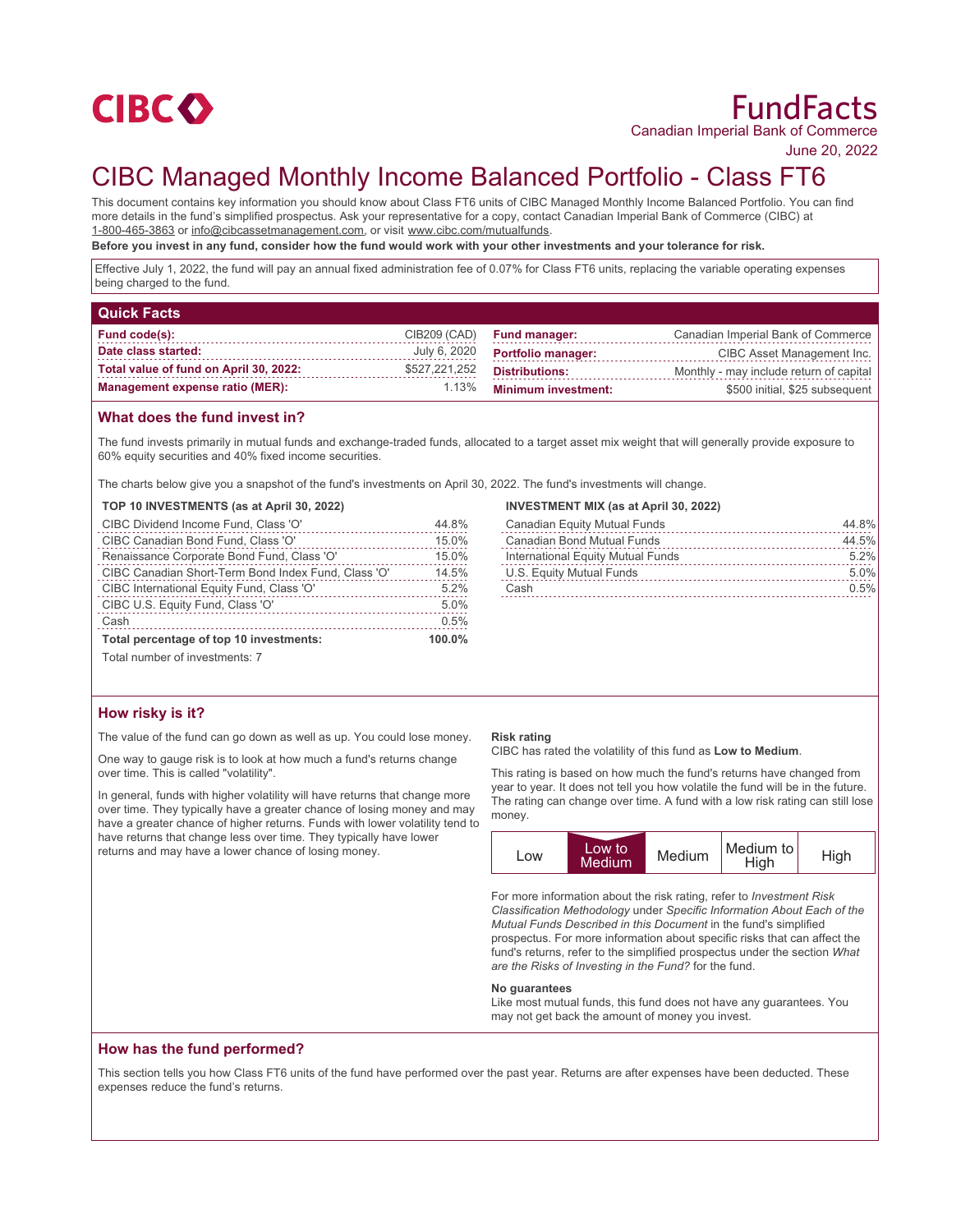# **FundFacts**

### **YEAR-BY-YEAR RETURNS**

This chart shows how Class FT6 units of the fund performed in the past calendar year. The range of returns and change from year to year can help you assess how risky the fund has been in the past. It does not tell you how the fund will perform in the future.



### **BEST AND WORST 3-MONTH RETURNS**

This table shows the best and worst returns for Class FT6 units of the fund in a 3-month period over the past calendar year. The best and worst 3-month returns could be higher or lower in the future. Consider how much of a loss you could afford to take in a short period of time.

|                    |          | Return 3 months ending | If you invested \$1,000 at the beginning of the period |
|--------------------|----------|------------------------|--------------------------------------------------------|
| <b>Best return</b> |          | $5.0\%$   May 31, 2021 | Your investment would rise to \$1,050                  |
| Worst return       | $-0.2\%$ | November 30, 2021      | Your investment would drop to \$998                    |

### **AVERAGE RETURN**

The annual compounded return of Class FT6 units of the fund since July 6, 2020 was 6.2%. If you had invested \$1,000 in the fund on July 6, 2020, your investment would be worth \$1,116 as at April 30, 2022.

| Who is this fund for?                                                                                                                                     | A word about tax                                                                                                                                                                                                                                                                                     |
|-----------------------------------------------------------------------------------------------------------------------------------------------------------|------------------------------------------------------------------------------------------------------------------------------------------------------------------------------------------------------------------------------------------------------------------------------------------------------|
| Investors who:<br>• are seeking a mix of high current monthly income and long-term capital<br>growth; and<br>• are investing for the medium to long term. | In general, you will have to pay income tax on any money you make on a<br>fund. How much you pay depends on the tax laws where you live and<br>whether or not you hold the fund in a registered plan such as a<br>Registered Retirement Savings Plan (RRSP) or a Tax-Free Savings<br>Account (TFSA). |
|                                                                                                                                                           | Keep in mind that if you hold your fund in a non-registered plan, fund<br>distributions are included in your taxable income, whether you receive<br>them in cash or have them reinvested.                                                                                                            |

# **How much does it cost?**

The following tables show the fees and expenses you could pay to buy, own, and sell Class FT6 units of the fund. The fees and expenses - including any commissions - can vary among classes of a fund and among funds. Higher commissions can influence representatives to recommend one investment over another. Ask about other funds and investments that may be suitable for you at a lower cost.

### **1. SALES CHARGES**

There are no sales charges payable when you buy, switch, or sell Class FT6 units of the fund.

### **2. FUND EXPENSES**

You don't pay these expenses directly. They affect you because they reduce the fund's returns.

As at December 31, 2021, the expenses for Class FT6 units of the fund were 1.16% of its value. This equals \$11.60 for every \$1,000 invested.

|                                                                                                                                                                                                                                                                                 | Annual rate<br>(as a % of the fund's value) |
|---------------------------------------------------------------------------------------------------------------------------------------------------------------------------------------------------------------------------------------------------------------------------------|---------------------------------------------|
| Management expense ratio (MER)<br>This is the total of the fund's management fee (including the trailing commission) and operating expenses for Class FT6<br>units of the fund. CIBC waived some of the fund's expenses. If it had not done so, the MER would have been higher. | 1.13%                                       |
| Trading expense ratio (TER)<br>These are the fund's trading costs.                                                                                                                                                                                                              | 0.03%                                       |
| <b>Fund expenses</b>                                                                                                                                                                                                                                                            | 1.16%                                       |